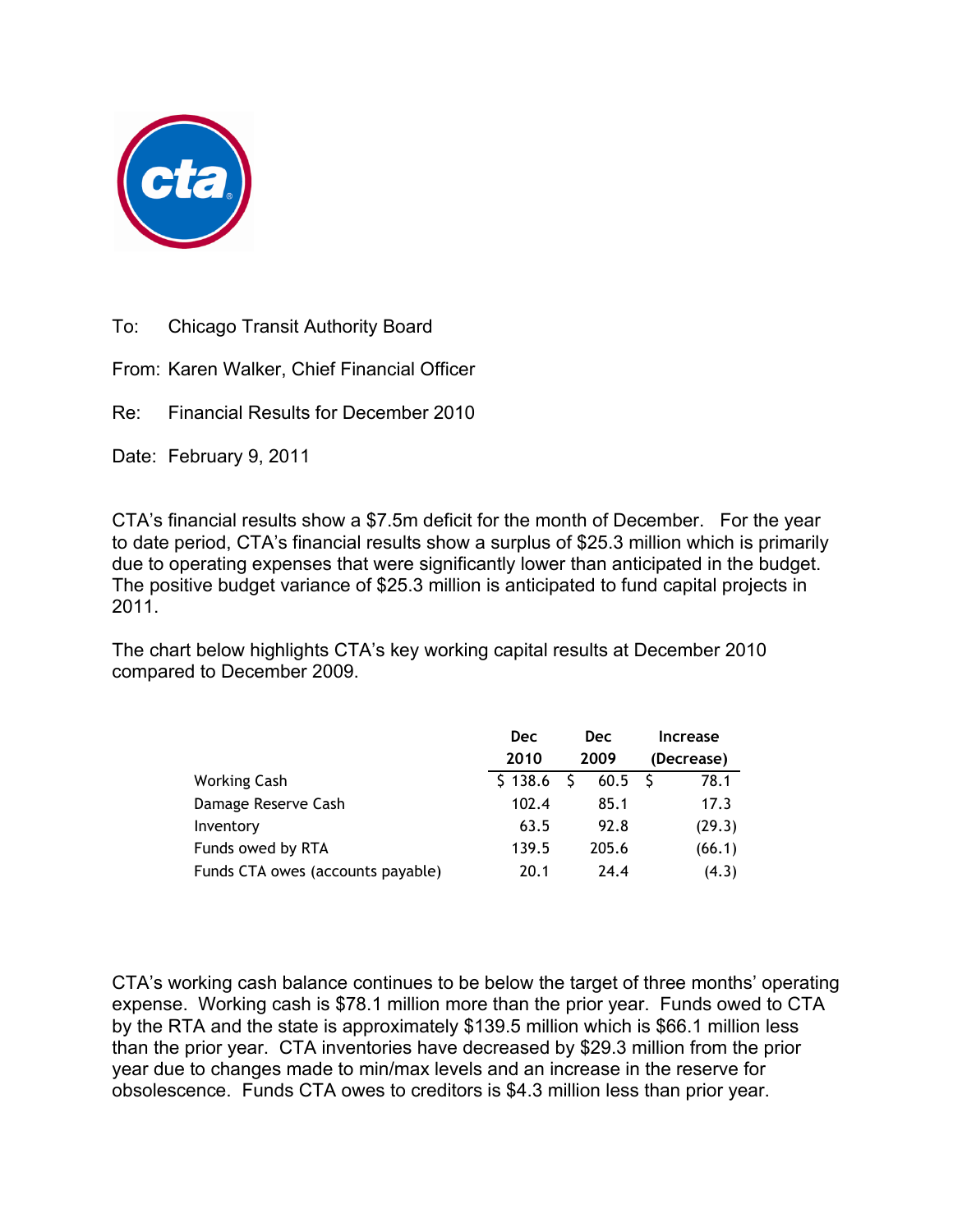Ridership for the month of December was 38.5 million and was 1.0 million more than budget and was 1.4 million less than prior year. Bus ridership for the month of December was 22.9 million. This was 0.4 million or 1.7% more than budget and was 1.7 million or 7.0% less than December 2009. Rail ridership for December was 15.6 million and was 0.6 million or 4.0% more than budget and was 0.4 million or 2.4% more than December 2009.

Ridership for the year was 516.9 million and was 3.4 million more than budget but was 4.4 million less than prior year. Bus ridership is 12.6 million less than the prior year to date while rail ridership was 8.3 million higher. The lower bus ridership reflects the service cuts implemented in February that primarily affected bus passengers. For the full year of 2010, average daily ridership decreased 0.8% from 2009, average Saturday and Sunday ridership decreased 1.2% and 1.93%, respectively.

Free rides totaled 5.7 million for the month and 76.0 million for the year; this is 0.3 million less than December 2009 but was 1.9 million more for the year. Free rides for seniors went into effect on March 17, 2008. The majority of free rides occurred on the bus system. Bus accounts for 4.6 million of the total free rides for the month while rail is 1.1 million.

Public Funding Required for Operations was \$66.8 million for the month and was unfavorable to budget by \$7.5 million. For the year to date, public funding required for operations was \$645.0 million and was \$25.3 million favorable to budget. The positive budget variance of \$25.3 million is anticipated to fund capital projects in 2011. Actual public funding receipts are expected to exceed budget and such variance would be used to fund capital projects in 2011. Final public funding receipts for the year are due in March 2011.

Recovery Ratio, which measures the percentage of operating expenses CTA funds from internally generated revenues, was 51.02% for the month and 57.04% for the year. This was unfavorable to budget by 4.94 percentage points for the month and favorable by 0.31 percentage points for the year to date.

Operating Expenses for the month and year equaled \$118.0 million and \$1.2 billion, respectively. For the current month, operating expenses were \$5.9 million or 5.3% more than budget. For the year to date, operating expenses were \$35.2 million or 2.8% lower than budget. For the year to date all categories of expense were favorable to budget except materials expense, provision for injuries and damages, and security expense.

Labor Expense was \$73.8 million for the month of December and was \$0.6 million less than budget. Labor expense for the year to date equaled \$835.1 million and was favorable to budget by \$16.9 million. Labor expense is \$21.3 million lower than the prior year to date. The favorable labor variances are primarily due to vacancies and furlough days.

Material Expense was \$8.0 million for the month and was \$0.3 million more than budget. Material expense for the year to date equaled \$79.9 million and was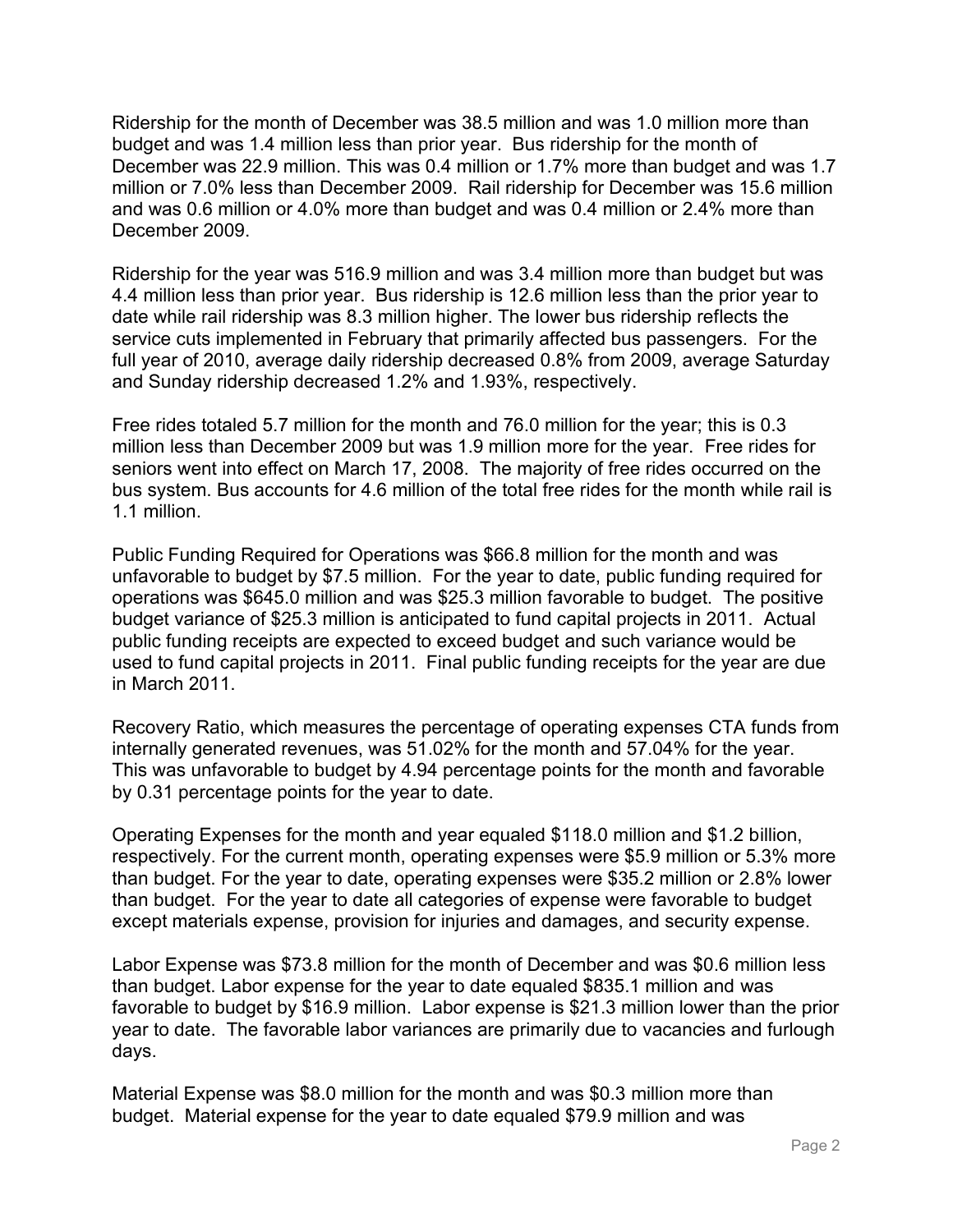unfavorable to budget by \$2.2 million due to an increase in obsolescence reserve. Compared to the prior year to date, material expense is 8.0 million or 9.1% lower. The lower material expense for the year is due to the reduction in the bus fleet with scraping of the 19 year old buses, lower material usage for rail cars and lower fare card material.

Fuel for Revenue Equipment was \$4.7 million for the month or \$1.0 million less than budget, and was \$11.8 million less than budget for the year to date. Compared to the prior year to date, fuel is \$48.5 million less than 2009 due to favorable results from the fuel hedge program. The average price paid in December was \$2.80 per gallon and was less than the budget price of \$3.72 per gallon.

Electric Power for Revenue Equipment was \$2.6 million for the month and \$28.2 million for the year. Power expense was \$1.1 million below budget for the month and was \$10.0 million lower for the year to date. Compared to the prior year to date, power cost was \$9.4 million lower due to the negotiated electric supply contract that went into effect in January 2010.

Provision for Injuries and Damages Expense was \$4.8 million for the month and \$43.0 million for the year to date period. This was over budget by \$2.5 million for the month and \$15.0 million for the year as CTA utilized favorable results from the fuel hedge and energy programs to fully fund the actuarial liability.

Purchase of Security Services was \$3.3 million for the month and was \$0.5 million more than budget. Year to date security expense is \$33.3 million and was \$0.1 less than budget.

Other Expenses equaled \$20.7 million for the month and were \$5.3 million more than budget. The unfavorable variance for the month is due to year end accruals of various expenses. Year to date other expense was \$164.2 million and was \$13.8 million less than budget due to lower utilities, advertising and promotion, contractual services, and leases and rental expense.

System-Generated Revenue was \$51.2 million for the month and was \$1.6 million less than budget. Year to date System-Generated Revenue was \$590.8 million and was \$9.9 million less than budget. The year to date unfavorable variance was primarily due to lower than anticipated farebox revenues. However, all major categories of revenue were below budget except for contributions from local governments and other revenue.

Fare and Pass Revenue was \$40.4 million for the month and was \$3.1 million less than budget. The unfavorable variance for the month is primarily due to an increase in pass revenue that was anticipated in the budget but not realized. Year to date fare revenue was \$509.2 million and was \$12.2 million less than budget primarily due to a lower average fare. The average fare for the year to date was \$0.99 per ride; this was \$0.03 less than budget.